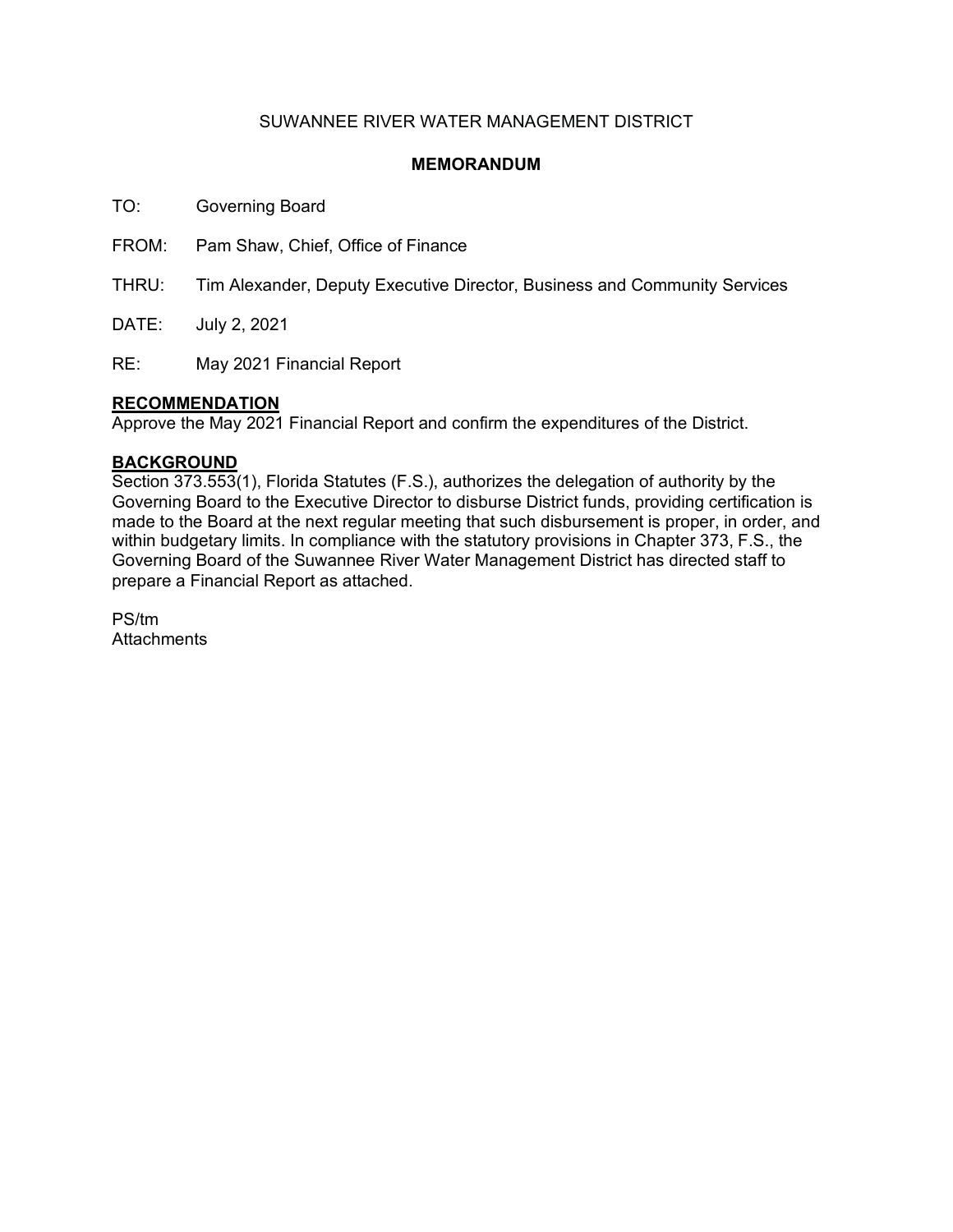# Suwannee River Water Management District Cash Report May 2021

| <b>Financial Institution/Account</b>       | <b>Monthly</b><br><b>Interest</b> | <b>Interest</b><br>Rate % | <b>Closing</b><br><b>Balance</b> |
|--------------------------------------------|-----------------------------------|---------------------------|----------------------------------|
| <b>First Federal Permit Fee</b>            | \$0.00                            |                           | \$500.00                         |
| <b>First Federal Accounts Payable</b>      | \$0.00                            |                           | \$35,000.00                      |
| <b>First Federal EFT Disbursements</b>     | \$0.00                            |                           | \$0.00                           |
| <b>First Federal Depository</b>            | \$44.59                           | $0.00\%$                  | \$1,084,653.88                   |
| Special Purpose Investment Account (SPIA)* | \$37,975.63                       | 0.98%                     | \$45,370,879.58                  |
| <b>TOTAL</b>                               | \$38,020.22                       |                           | \$46,491,033.46                  |

\*SPIA is part of the Florida Treasury Investment Pool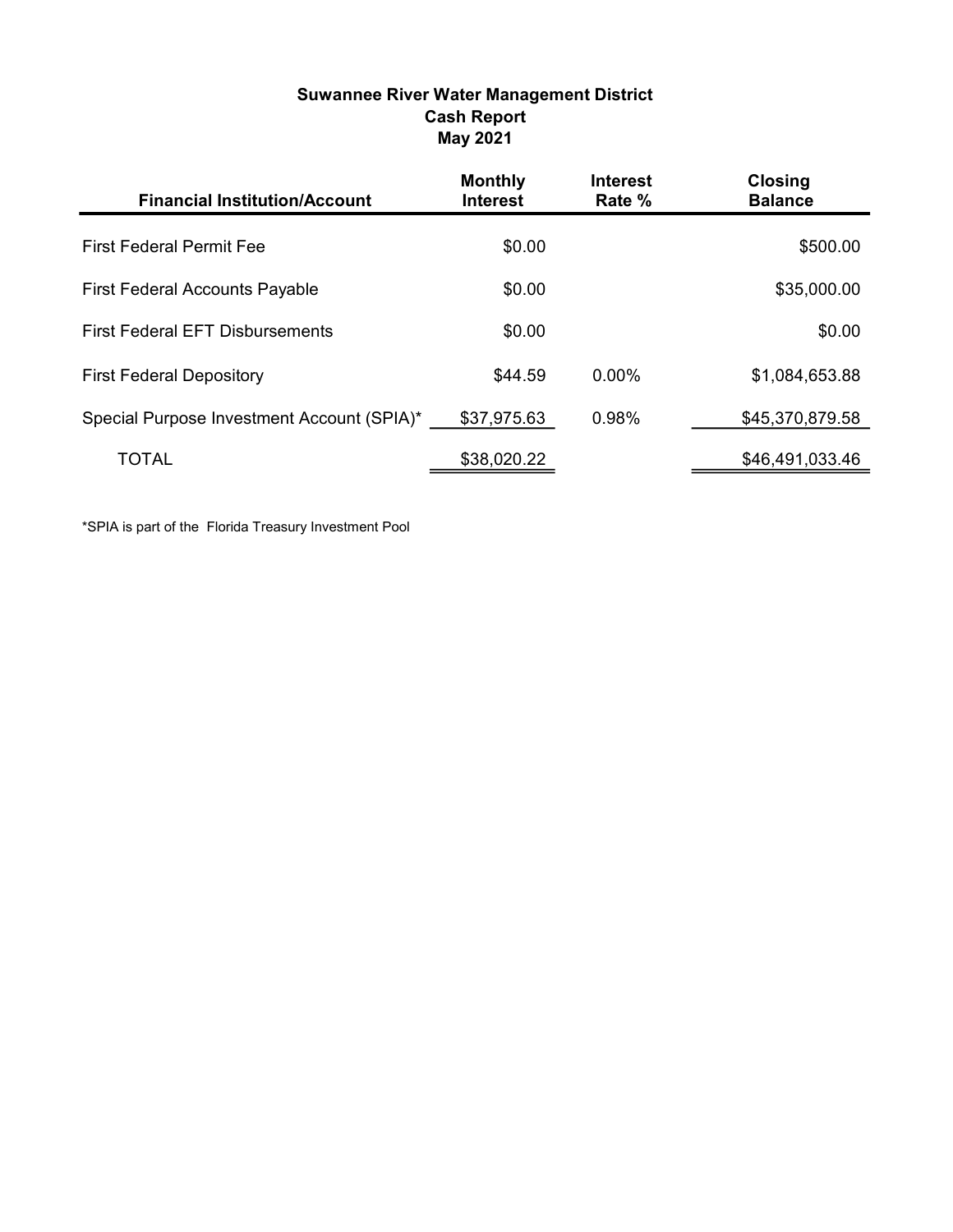#### **Suwannee River Water Management District Statement of Sources and Uses of Funds For the Month ending May 31, 2021 (Unaudited)**

|                                  | <b>Current</b><br><b>Budget</b> |      | <b>Actuals</b><br><b>Through</b><br>5/31/2021 |      | Variance<br>(Under)/Over<br><b>Budget</b> | <b>Actuals As A</b><br>% of Budget |
|----------------------------------|---------------------------------|------|-----------------------------------------------|------|-------------------------------------------|------------------------------------|
| <b>Sources</b>                   |                                 |      |                                               |      |                                           |                                    |
| \$<br>Ad Valorem Property Taxes  | 6,034,682                       | - \$ | 5,962,172 \$                                  |      | (72, 510)                                 | 98.8%                              |
| Intergovernmental Revenues<br>\$ | 39,950,983                      | S    | 6,192,745                                     | \$   | (33,758,238)                              | 15.5%                              |
| \$<br>Interest on Invested Funds | 130.000                         | - \$ | 453.240                                       | -\$  | 323.240                                   | 348.6%                             |
| \$<br>License and Permit Fees    | 163,000                         | - \$ | 171,948                                       | - \$ | 8.948                                     | 105.5%                             |
| \$<br>Other                      | 1,000,000                       | S    | 742,851                                       | \$   | (257, 149)                                | 74.3%                              |
| Fund Balance<br>\$               | 11.789.923                      | S    | 1.129.722                                     | S.   | (10,660,201)                              | 9.6%                               |
| <b>Total Sources</b><br>\$       | 59,068,588                      |      | 14,652,678                                    | S    | (44, 415, 910)                            | 24.8%                              |

|                                              | Current         |      |                     |    |                           |      | Available     |           |                         |
|----------------------------------------------|-----------------|------|---------------------|----|---------------------------|------|---------------|-----------|-------------------------|
|                                              | <b>Budget</b>   |      | <b>Expenditures</b> |    | Encumbrances <sup>2</sup> |      | <b>Budget</b> | %Expended | %Obligated <sup>3</sup> |
| <b>Uses</b>                                  |                 |      |                     |    |                           |      |               |           |                         |
| Water Resources Planning and Monitoring      | 11.309.318 \$   |      | 3.250.051           |    | 3.848.450                 |      | 4.210.817     | 29%       | 63%                     |
| Acquisition, Restoration and Public Works    | 37.812.028      | - \$ | 4.181.301           |    | 25,082,128                |      | 8,548,600     | 11%       | 77%                     |
| Operation and Maintenance of Lands and Works | \$<br>6,127,699 | - \$ | 1,947,943           |    | 1,035,997                 | \$.  | 3,143,759     | 32%       | 49%                     |
| Regulation                                   | 1,894,389       | - \$ | 1.055.416           |    | 38,119                    | - \$ | 800,854       | 56%       | 58%                     |
| Outreach                                     | 243.657         | - \$ | 112.228             | -S | $\sim$                    | \$   | 131.429       | 46%       | 46%                     |
| Management and Administration                | 1.681.497       | - \$ | 985.689             |    | 69.809                    |      | 625.999       | 59%       | 63%                     |
| <b>Total Uses</b>                            | 59.068.588      |      | 11,532,628          |    | 30,074,503                |      | 17,461,457    | 20%       | 70%                     |

<sup>1</sup> Actual Fund Balance used is recorded at the end of the fiscal year. This amount represents Fund Balance used for the Agricultural and RIVER Cost-Share,

Regional Water Resource Development, and Project Effectiveness Metrics Programs.

 $2$  Encumbrances represent unexpended balances of open purchase orders and contracts.

 $^3$  Represents the sum of expenditures and encumbrances as a percentage of the available budget.

This financial statement is prepared as of May 31, 2021 and covers the interim period since the most recent audited financial statements.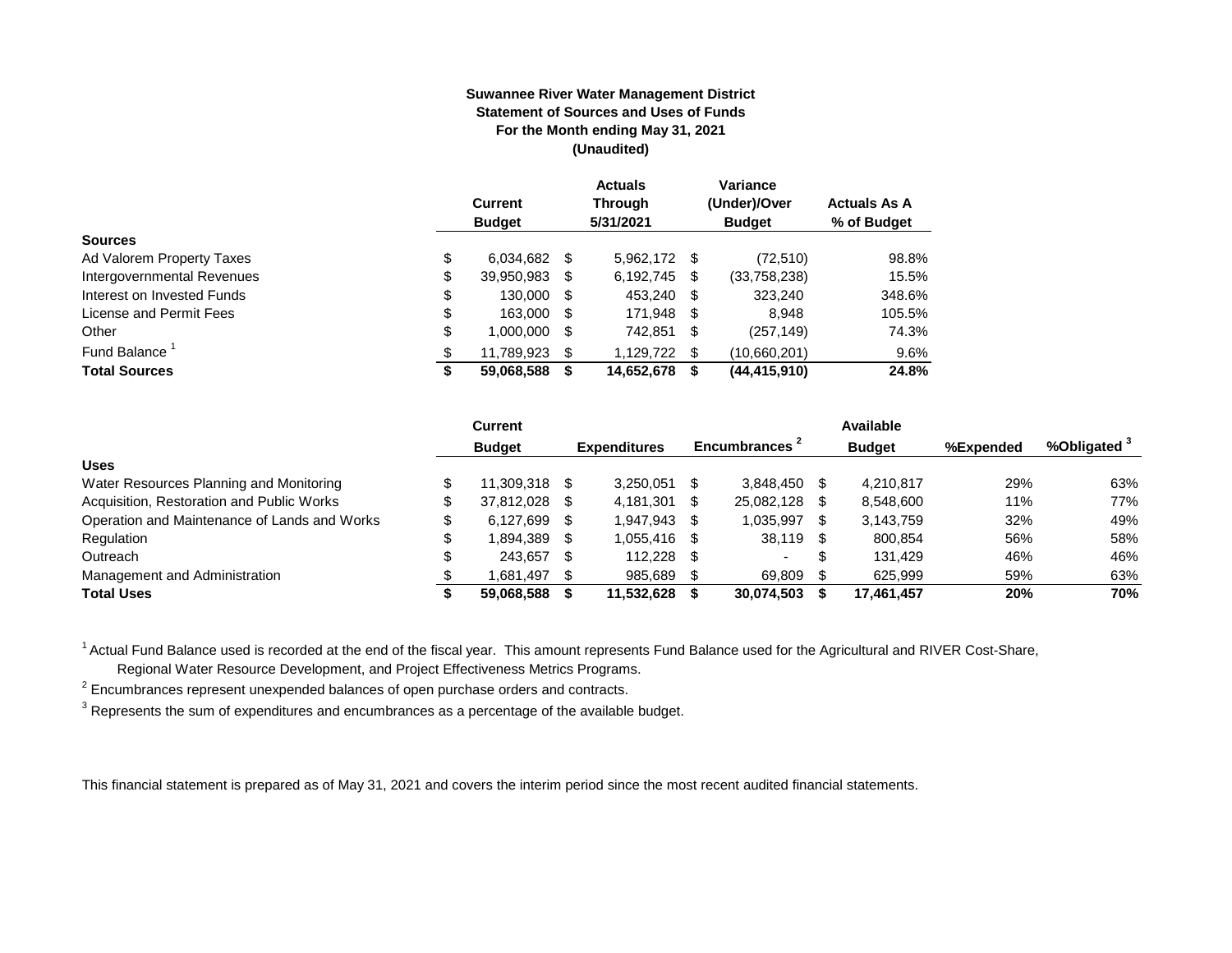# **STATEMENT OF ACTIVITY - REVENUE AND EXPENSE ROLLUP (UNAUDITED) SUWANNEE RIVER WATER MANAGEMENT DISTRICT**

**FOR 5/31/2021**

|                                                              | Y-T-D<br><b>ACTUAL</b> | <b>ENCUMBRANCE</b> | <b>ANNUAL</b><br><b>BUDGET</b> |
|--------------------------------------------------------------|------------------------|--------------------|--------------------------------|
| <b>Report Recap -</b>                                        |                        |                    |                                |
| <b>REVENUES</b><br><b>DISTRICT REVENUES</b>                  | 7,330,211              | 0                  | 7,327,682                      |
| <b>LOCAL REVENUES</b>                                        | 86,480                 | 0                  | 86,480                         |
| <b>STATE REVENUES</b>                                        | 5,514,618              | 0                  | 36,208,503                     |
| <b>FEDERAL REVENUES</b>                                      | 591,647                | 0                  | 3,656,000                      |
| FUND BALANCE UTILIZATION                                     | 1,129,722              | 0                  | 11,789,923                     |
| <b>TOTAL REVENUES</b>                                        | 14,652,678             | $\mathbf{0}$       | 59,068,588                     |
| <b>EXPENDITURES</b>                                          |                        |                    |                                |
| SALARIES AND BENEFITS                                        | 4,045,872              | 0                  | 6,709,559                      |
| CONTRACTUAL SERVICES                                         | 3,715,386              | 10,692,603         | 22,052,900                     |
| OPERATING EXPENDITURES<br>OPERATING CAPITAL OUTLAY           | 619,582                | 122,668<br>33,586  | 1,810,700<br>410,044           |
| FIXED CAPITAL OUTLAY                                         | 654,674<br>670,001     | 161,744            | 5,077,000                      |
| <b>INTERAGENCY EXPENDITURES</b>                              | 1,827,113              | 19,063,902         | 23,008,385                     |
| <b>TOTAL EXPENDITURES</b>                                    | 11,532,628             | 30,074,503         | 59,068,588                     |
| <b>EXCESS REVENUES OVER (UNDER) EXPENDITURES</b>             | 3,120,050              | (30,074,503)       | 0                              |
|                                                              |                        |                    |                                |
| <b>General Fund -</b>                                        |                        |                    |                                |
| <b>REVENUES</b>                                              |                        |                    |                                |
| <b>DISTRICT REVENUES</b>                                     | 6,454,882              | 0                  | 4,938,432                      |
| <b>LOCAL REVENUES</b>                                        | 86,480                 | 0                  | 86,480                         |
| <b>STATE REVENUES</b>                                        | 1,956,256              | 0                  | 2,740,000                      |
| <b>FEDERAL REVENUES</b><br><b>FUND BALANCE UTILIZATION</b>   | 0<br>0                 | 0                  | 0                              |
| <b>TOTAL REVENUES</b>                                        |                        | 0<br>$\mathbf{0}$  | 1,866,522                      |
|                                                              | 8,497,618              |                    | 9,631,434                      |
| <b>EXPENDITURES</b><br>SALARIES AND BENEFITS                 | 3,178,150              | 0                  | 5,181,595                      |
| CONTRACTUAL SERVICES                                         | 453,094                | 561,356            | 2,074,290                      |
| OPERATING EXPENDITURES                                       | 355,001                | 60,237             | 1,016,233                      |
| OPERATING CAPITAL OUTLAY                                     | 52,786                 | 0                  | 253,336                        |
| FIXED CAPITAL OUTLAY                                         | 0                      | 0                  | 0                              |
| <b>INTERAGENCY EXPENDITURES</b><br><b>TOTAL EXPENDITURES</b> | 437,761                | 405,230            | 1,105,980                      |
|                                                              | 4,476,792              | 1,026,823          | 9,631,434                      |
| <b>EXCESS REVENUES OVER (UNDER) EXPENDITURES</b>             | 4,020,826              | (1,026,823)        | 0                              |
|                                                              |                        |                    |                                |
| <b>Land Management Operations -</b><br><b>REVENUES</b>       |                        |                    |                                |
| <b>DISTRICT REVENUES</b>                                     | 689,870                | 0                  | 2,314,250                      |
| <b>LOCAL REVENUES</b>                                        | 0                      | 0                  | 0                              |
| <b>STATE REVENUES</b>                                        | 1,280,721              | 0                  | 2,290,119                      |
| <b>FEDERAL REVENUES</b>                                      | 0                      | 0                  | 40,000                         |
| FUND BALANCE UTILIZATION                                     | 0                      | 0                  | 2,020,330                      |
| <b>TOTAL REVENUES</b>                                        | 1,970,591              | 0                  | 6,664,699                      |
| <b>EXPENDITURES</b>                                          |                        |                    |                                |
| SALARIES AND BENEFITS<br>CONTRACTUAL SERVICES                | 481,123<br>1,120,805   | 0<br>787,681       | 786,979<br>3,328,610           |
| OPERATING EXPENDITURES                                       | 261,190                | 52,895             | 722,467                        |
| OPERATING CAPITAL OUTLAY                                     | 7,280                  | 0                  | 156,708                        |
| FIXED CAPITAL OUTLAY                                         | 18,896                 | 161,744            | 977,000                        |
| <b>INTERAGENCY EXPENDITURES</b>                              | 78,678                 | 33,677             | 692,935                        |
| <b>TOTAL EXPENDITURES</b>                                    | 1,967,972              | 1,035,997          | 6,664,699                      |
| <b>EXCESS REVENUES OVER (UNDER) EXPENDITURES</b>             | 2,619                  | (1,035,997)        | $\mathbf 0$                    |